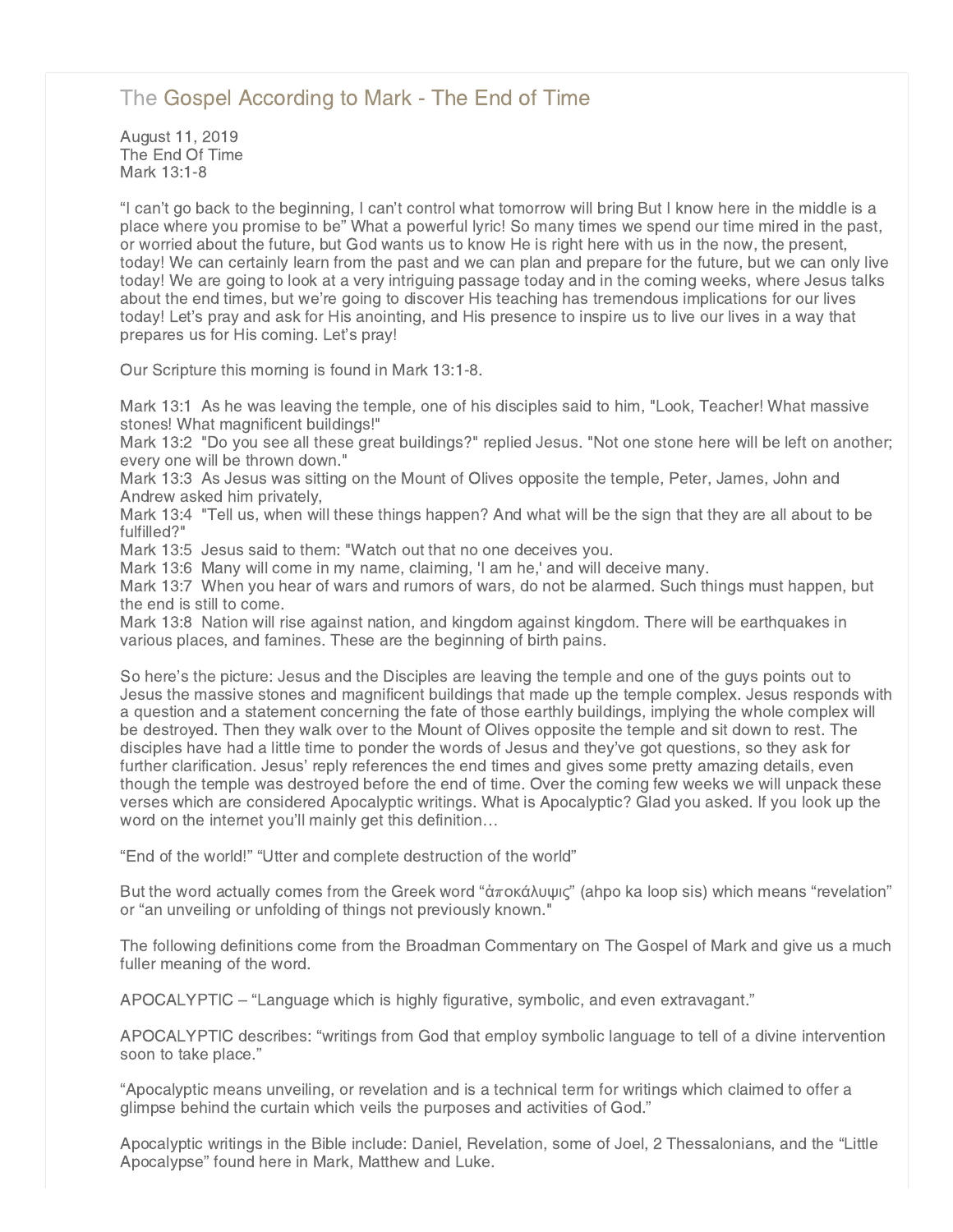So Jesus gets Apocalyptic with the disciples and they get really curious! And what do you think they most wanted Jesus to unveil or reveal to them about the end times? We're going to talk about that in just a minute, but first, we don't want to miss the subtle, yet not so subtle, practical message Jesus wanted to convey in this apocalyptic discourse.

## A Practical Life Lesson For Today Based on a Future Event

Mark 13:1 As he was leaving the temple, one of his disciples said to him, "Look, Teacher! What massive stones! What magnificent buildings!"

Mark 13:2 "Do you see all these great buildings?" replied Jesus. "Not one stone here will be left on another; every one will be thrown down."

What was the lesson for them back then?

We read these words in the Broadman Commentary

"Jesus' response must have been startling. The Temple was the center of worship of God for all of Israel: it seemed unreasonable that utter destruction could come upon so sacred and so apparently strong a place."

The temple had been under construction for over 50 yrs. Josephus, a Jewish historian, described some of the stones as 18 feet high and 40 feet long. You've got to wonder how they even moved stones that big without the heavy equipment we have today. The disciples would have known how they were put in place but were extremely puzzled at how they would so fully and catastrophically disassembled. How could that possibly happen? This kind of destruction would surely accompany the end of time. It did not. The temple was destroyed in A.D. 70. Only a few stones remain and form the Wailing Wall. And while Jesus used this imagery to speak of what would eventually happen to the temple and to discuss end times, Biblical Scholar Henry Turlington states…

"Jesus gave no precise blueprint of events, but He did see all too clearly the tragic end of the course being pursued by the Jewish leadership."

In other words, while Jesus was using Apocalyptic language and speaking of future events and realities, His words had very practical meaning and warnings for the people of His present day! Today, and over the coming weeks, we're going to study the "Little Apocalypse" but make no mistake about it, the practical application of the truths to be revealed or unveiled will be crucial to our daily lives. And what was the practical application for the Jewish people of Jesus' day? We talked about this a few weeks ago, how the Jewish people had made the mistake of trusting in the temple as apposed to trusting in God. They believed because they lived in the city which housed the temple of God, they could live any way they wanted, thinking God would not allow the city to be destroyed. They did not understand how God wanted people to worship Him from their hearts and not simply with motions of religiosity! They didn't understand that loving God was more about a relationship than a religion and that buildings were only a symbol of God's temple, not His dwelling place. It may have been that the only way for them to see the error of their ways was to remove the object of their affection, the temple. We read these powerful words in the Book of Acts…

Acts 7:48 "However, the Most High does not live in houses made by men. As the prophet says: Acts 7:49 "'Heaven is my throne, and the earth is my footstool. What kind of house will you build for me? says the Lord. Or where will my resting place be?

Acts 7:50 Has not my hand made all these things?'

Acts 7:51 "You stiff-necked people, with uncircumcised hearts and ears! You are just like your fathers: You always resist the Holy Spirit!

And we discover more insight when we look at Jesus' conversation with the Woman at the Well…

John 4:19 "Sir," the woman said, "I can see that you are a prophet.

John 4:20 Our fathers worshiped on this mountain, but you Jews claim that the place where we must worship is in Jerusalem."

John 4:21 Jesus declared, "Believe me, woman, a time is coming when you will worship the Father neither on this mountain nor in Jerusalem.

John 4:22 You Samaritans worship what you do not know; we worship what we do know, for salvation is from the Jews.

John 4:23 Yet a time is coming and has now come when the true worshipers will worship the Father in spirit and truth, for they are the kind of worshipers the Father seeks.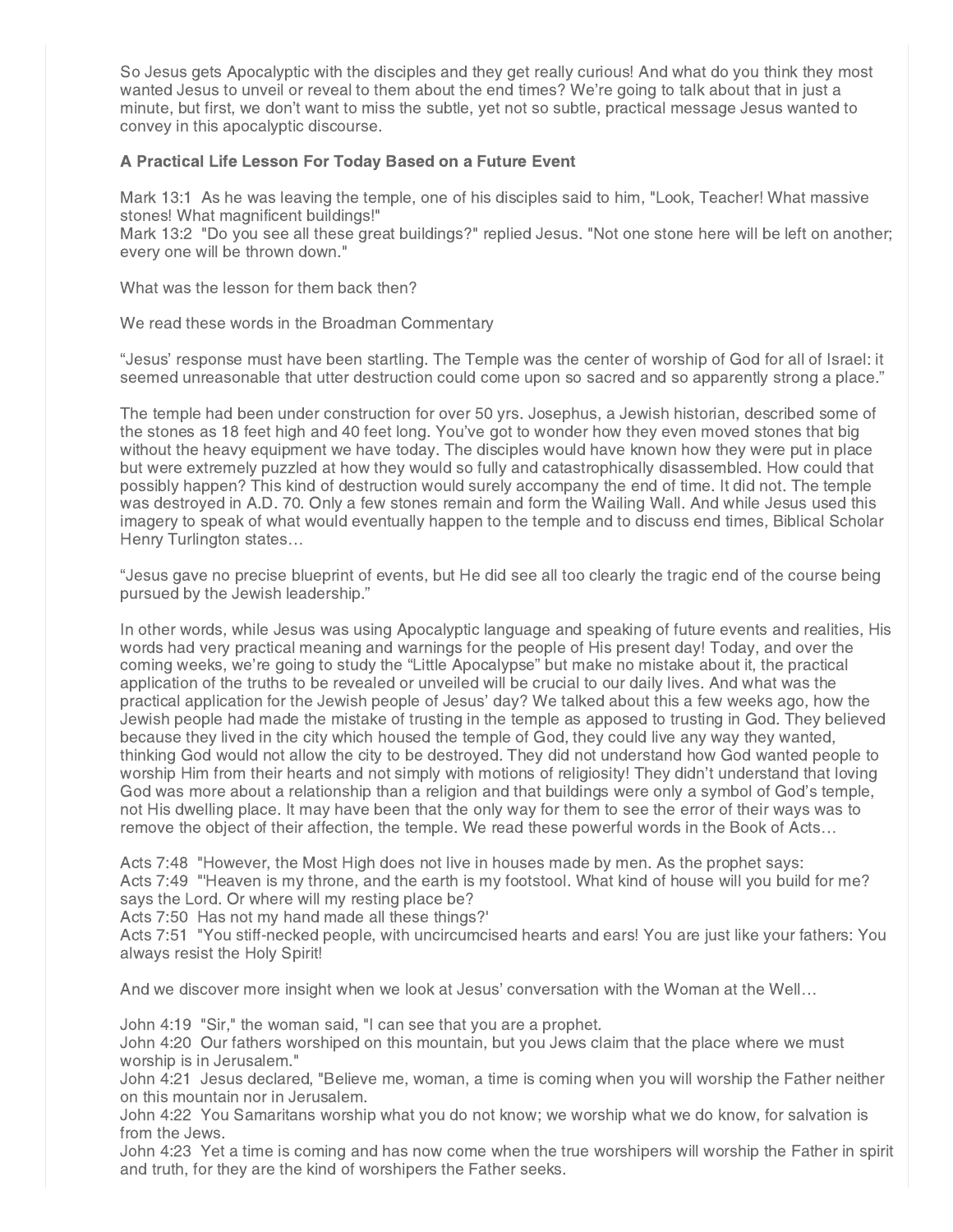John 4:24 God is spirit, and his worshipers must worship in spirit and in truth."

#### What is the lesson for us now?

Practically speaking, do you think people in our modern times also need to understand that the church is not a building, but the people of God, and that worship is not just something we do on Sunday morning, but should be a daily part of our personal relationship with God? Paul said this in Romans 12:1…

Romans 12:1 Therefore, I urge you, brothers and sisters, in view of God's mercy, to offer your bodies as a living sacrifice, holy and pleasing to God—this is your true and proper worship.

He puts it this way in 1 Corinthians 6:19…

1 Corinthians 6:19 Do you not know that your bodies are temples of the Holy Spirit, who is in you, whom you have received from God? You are not your own;

In our text, Jesus also used the conversation about the fate of the Temple as a springboard to talk about the end times. And now the answer to that question I asked you earlier about what the disciples wanted to know most concerning the end times. What do you think they wanted to know? Yep, they wanted to know when it was going to happen and what the signs were going to be to help them know it was coming!

#### The Disciples Question When will it be?

Mark 13:3 As Jesus was sitting on the Mount of Olives opposite the temple, Peter, James, John and Andrew asked him privately,

Mark 13:4 "Tell us, when will these things happen? And what will be the sign that they are all about to be fulfilled?"

Jesus didn't tell them, but He did tell them that there would be many false signs, followed by some beginning signs:

Mark 13:5 Jesus said to them: "Watch out that no one deceives you.

Mark 13:6 Many will come in my name, claiming, 'I am he,' and will deceive many.

Mark 13:7 When you hear of wars and rumors of wars, do not be alarmed. Such things must happen, but the end is still to come.

Mark 13:8 Nation will rise against nation, and kingdom against kingdom. There will be earthquakes in various places, and famines. These are the beginning of birth pains.

Ray Steadman quoted a noted Jewish Christian scholar, Dr. Charles Feinberg, saying that "in the course of Israel's history since the time of our Lord, sixty-four different individuals appeared claiming to be the Messiah."

And then there's been those who thought they had pinpointed the timing of the return of Jesus. People thought WWI was the end. Then WWII. Then the gulf war, because it was in the middle east. And people have wondered similar things about more recent conflicts in the Middle East. Some groups have gone so far as to predict the end of the world.

Jehovah's Witnesses have projected end time events in 1874,1878,1881,1910,1914, 1918, 1925, 1975, 1984.

In 1988 a man named Edgar Whisenant sold over three million copies of a book titled, 88 Reasons Why The Rapture Could Be in 1988. When that didn't happen he rewrote the book in 1989 and do you want to guess the title? 89 Reasons Why The Rapture Could Be in 1989. And people still bought it.

Batting average of those in history who've tried to pinpoint the second coming of Christ…

### Zero

Let me ask you to consider some questions this morning. When it comes to end times, what question first comes to your mind? Concerning the end of time, what do you think is the most important question we as Christians should seek to answer? When you think of the end of time, what feelings and emotions do you experience? If someone were to ask you to help answer their questions on the end times, in which direction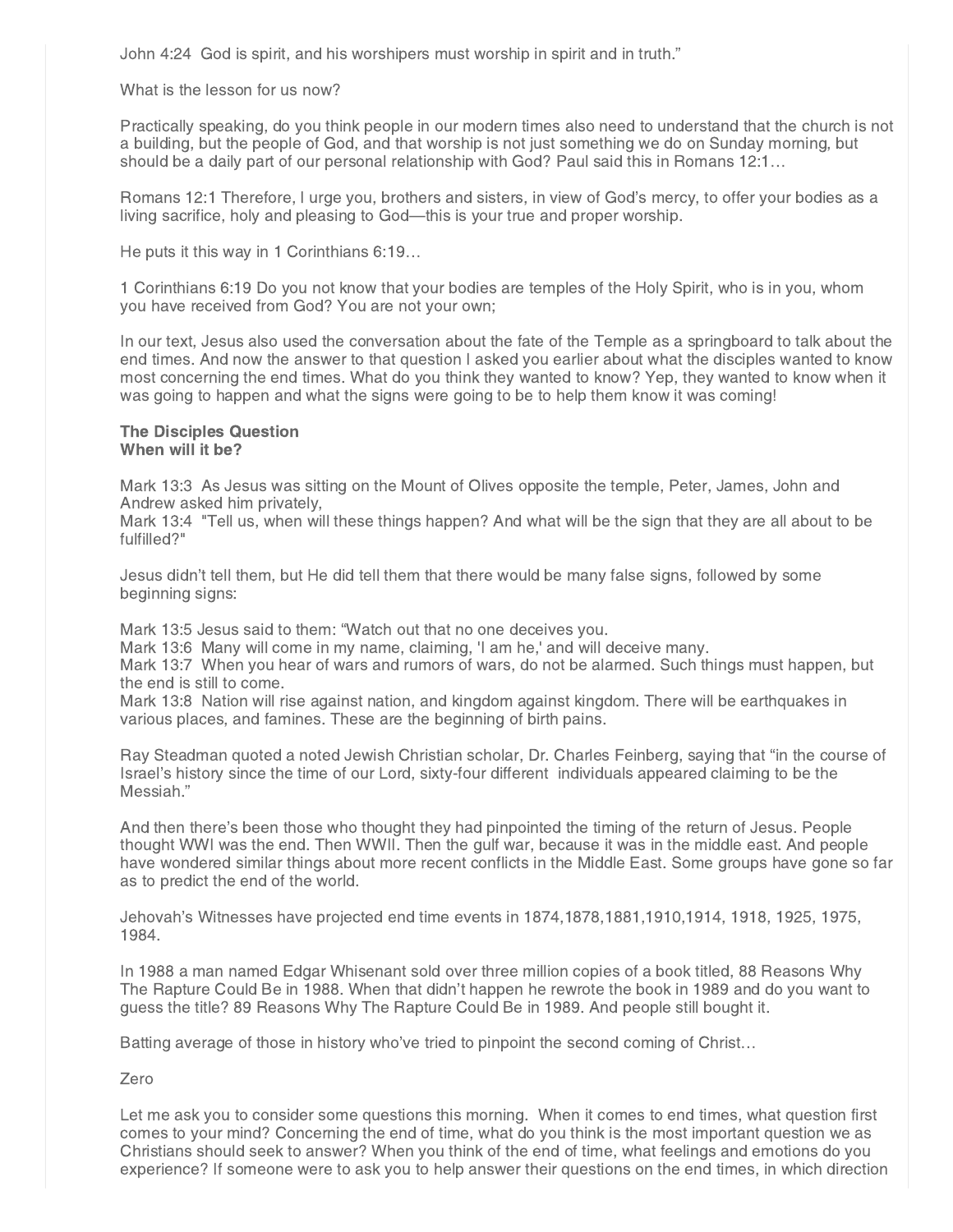would you take the conversation? Is the most important thing when it will happen or that we're ready when it happens?

The Scripture says we should know enough to not be caught off guard whenever it takes place. In fact Paul wrote in 1 Thessalonians 5 these words…

1 Thess 5:1 Now, brothers and sisters, about times and dates we do not need to write to you,

1 Thess 5:2 for you know very well that the day of the Lord will come like a thief in the night.

1 Thess 5:3 While people are saying, "Peace and safety," destruction will come on them suddenly, as labor pains on a pregnant woman, and they will not escape.

1 Thess 5:4 But you, brothers and sisters, are not in darkness so that this day should surprise you like a thief.

1 Thess 5:5 You are all children of the light and children of the day. We do not belong to the night or to the darkness.

1 Thess 5:6 So then, let us not be like others, who are asleep, but let us be awake and sober. NIV

So we should be living our lives in such a way that we are fully aware of the signs that are pointing to the second coming of Christ, and be ready whenever it happens, but we are not told to spend all our time trying to pinpoint the day or the hour. Jesus said this about His second coming…

Matthew 24: 36 "But concerning that day and hour no one knows, not even the angels of heaven, nor the Son, but the Father only. NIV

Nothing wrong with studying Scriptures about the end times! I have a friend who has written a book on the topic and it's intriguing. But here's something to think about: What if we spend all our time trying to figure out exactly when Jesus is going to come back, rather than preparing for His return. What a tragedy that would be. Is our purpose on earth to figure out when Jesus is coming back and the details of the end times? Most definitely not!

Our God-given purpose as Christians is found in 2 Corinthians 5:14-20…

2 Cor 5:14 For Christ's love compels us, because we are convinced that one died for all, and therefore all died.

2 Cor 5:15 And he died for all, that those who live should no longer live for themselves but for him who died for them and was raised again.

2 Cor 5:16 So from now on we regard no one from a worldly point of view. Though we once regarded Christ in this way, we do so no longer.

2 Cor 5:17 Therefore, if anyone is in Christ, the new creation has come: The old has gone, the new is here! 2 Cor 5:18 All this is from God, who reconciled us to himself through Christ and gave us the ministry of reconciliation:

2 Cor 5:19 that God was reconciling the world to himself in Christ, not counting people's sins against them. And he has committed to us the message of reconciliation.

2 Cor 5:20 We are therefore Christ's ambassadors, as though God were making his appeal through us. We implore you on Christ's behalf: Be reconciled to God.

So why is when the wrong question?

"Jesus makes clear that if you focus on 'When?' you are going to be misled and ultimately deceived."

Mark 13:5 Jesus said to them: "Watch out that no one deceives you."

Here's the deal: If you are focused on trying to figure out all the particulars of end time prophecy you'll potentially fall prey to a false teacher who says they've got it all figured out! God's Word gives us a lot of information and enough information so we are not caught off-guard or by surprise when He does come, but it doesn't give us all the pieces to that puzzle. However, we are given great detail on how we are to live our lives as ambassadors for Christ! In fact, every detail you'll ever need to know about being an ambassador for Christ is found in the employee handbook (The Bible) and it's a pretty detailed job description!

Peter Hiett wrote the following in his book on Revelation, titled, "Eternity Now."

"We ignore the Story and argue about the order of the pages in the book. We quarrel over which pages belong to the future or to the past, missing the Story and therefore living without the Plot – and therefore without its meaning for our lives now. If we don't know the Plot now, how can we know Him in the future?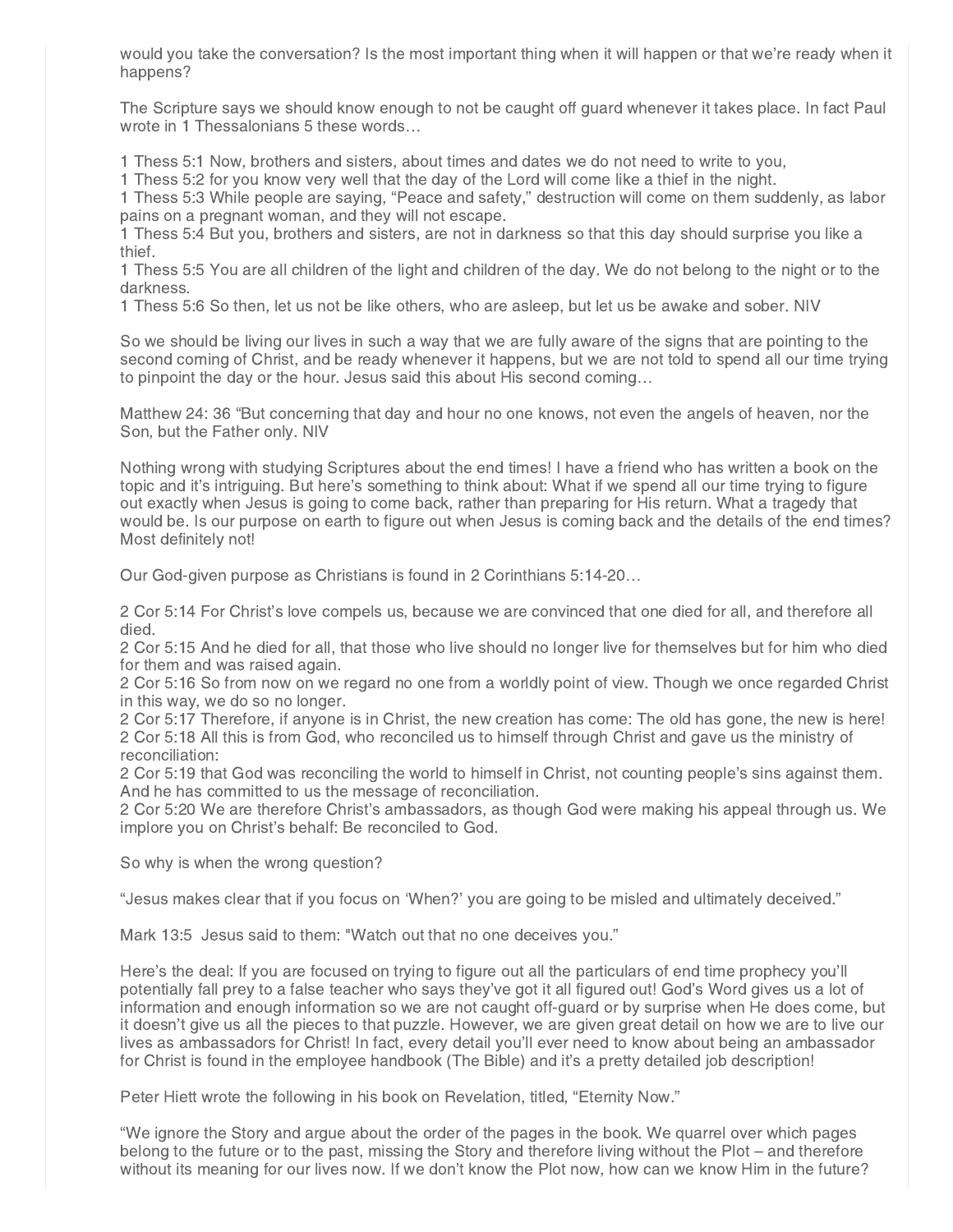He is a person and He is Spirit."

What is the story and what is the plot?

The story is Jesus yesterday, today and tomorrow!

History is His Story!

It's the story of God's desire to have a personal relationship with you and me.

It's the story of us rejecting God's overtures of friendship and His unwillingness to give up on us. It is the ultimate love story of all times. His love song is one of ultimate sacrifice where God sends His One and Only Son to die on a cross so anyone who would believe, and put their trust in Him as Savior would have life eternal! That's the story and leads to the plot of the story...

The plot is your life and mine!

How have we responded to the sacrifice of Christ on the Cross?

Everything hinges on our personal relationship with God through Jesus Christ and then how that effects our relationships with our fellow human beings!

It's back to the "love the Lord your God with all your heart, soul, mind and strength and love your neighbor as yourself! God has written an amazing story and given you and me very important roles in how the plot plays out!

So what should the questions be? Let's wrap up today's message by looking at two: Am I ready for Christ return? What should I do while I await His return?

## Question #1: Am I Ready for His return?

Mat 24:37 As it was in the days of Noah, so it will be at the coming of the Son of Man.

Mat 24:38 For in the days before the flood, people were eating and drinking, marrying and giving in marriage, up to the day Noah entered the ark;

Mat 24:39 and they knew nothing about what would happen until the flood came and took them all away. That is how it will be at the coming of the Son of Man.

Mat 24:40 Two men will be in the field; one will be taken and the other left.

Mat 24:41 Two women will be grinding with a hand mill; one will be taken and the other left.

Mat 24:42 "Therefore keep watch, because you do not know on what day your Lord will come.

That passage scares some people, but it doesn't have to! If Jesus is your Savior then you should welcome His second coming. So what does it take to be ready from a salvation point of view?

Admit - you are a sinner in need of a Savior

Believe - Jesus died on the old rugged cross to be your Savior

Commit - Commit your heart and life to that Savior by calling on His Name

Do those things and as for as salvation is concerned, you'll be ready whenever Jesus returns! Paul puts it beautifully in Romans...

Rom 5:9 Since we have now been justified by his blood, how much more shall we be saved from God's wrath through him!

Rom 5:10 For if, when we were God's enemies, we were reconciled to him through the death of his Son, how much more, having been reconciled, shall we be saved through his life!

Rom 5:11 Not only is this so, but we also rejoice in God through our Lord Jesus Christ, through whom we have now received reconciliation.

Then in verse 17 we read…

Rom 5:17 For if, by the trespass of the one man (Adam), death reigned through that one man, how much more will those who receive God's abundant provision of grace and of the gift of righteousness reign in life through the one man, Jesus Christ.

You see, if you're a child of God then God is your Heavenly Father and you don't have to fear your Heavenly Father! After Hurricane Katrina, we lived for about a year in the old Talisheek Baptist Church that had been closed. We had a neighbor who had 6 Children. One day the Dad came on and the two year old